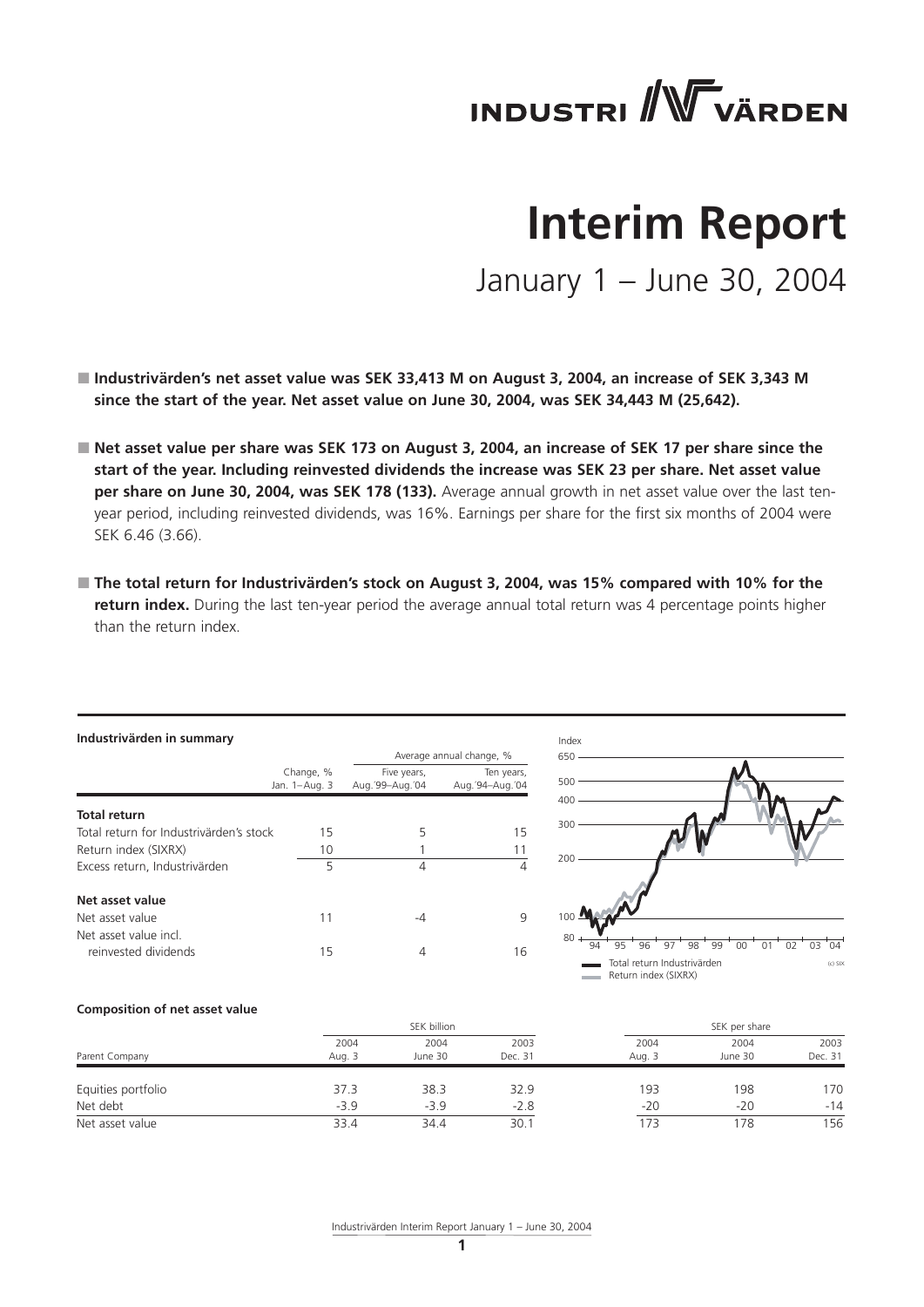

## **CEO's Message**

The favorable economic trend is continuing, especially in the U.S. A positive trend can also be noted in Japan and Southeast Asia. The risk of overheating in the Chinese economy has led to efforts by the authorities to curb the strong development. The area that is lagging behind somewhat is Europe, where domestic consumer-driven demand has not gained momentum, particularly in Germany and France. However, there are now signs of a recovery in these countries as well. Most of the companies in which we have holdings have been able to benefit from the improved economic climate and are reporting strong earnings and positive future prospects.

Our stock and our net asset value have both outperformed the stock market in general, which is proof of the quality of our holdings. Naturally, Ericsson's performance is the most pleasing, since it shows that the company's efficiency enhancement programs have paid off. Ericsson also continues to strengthen its position as market leader in equipment for mobile networks, a market that has now returned to growth.

Industrivärden is one of the Nordic region's leading holding companies, taking an active ownership role in a concentrated selection of listed Nordic companies with good development potential. Industrivärden's mission is to create shareholder value based on a professional investment operation and active ownership. The goal is to generate high growth in net asset value over time. Based on this, the aim is to deliver a total return to Industrivärden's shareholders that is higher, over time, than the average for the Stockholm Stock Exchange. For more information, visit our website: www.industrivarden.net.

During the first half of the year we have purchased stocks for SEK 2.2 billion and sold for SEK 1.1 billion. Above all, we have strengthened our positions in Handelsbanken and Sandvik, where we have invested a total of SEK 1.1 billion thus far during the year. We have also increased our holdings in Munters and Ossur. This means that we are now the largest owner in Ossur, with 19% of the capital and voting rights. The company is showing strong performance, and its share price has risen 75% this year.

Finally, it is gratifying to confirm that our derivative transactions and short trading are more than covering our management costs. During the first half of 2004 these costs fell by just over 5%, to SEK 40 M, and now account for 0.2% or our net asset value.

anders nyrén *President and CEO*

#### **Net Asset Value**

Net asset value on August 3, 2004, was SEK 33,413 M, an increase of SEK 3,343 M since the start of the year. Net asset value on June 30, 2004, was SEK 34,443 M. The change in net asset value over the last ten-year period is shown in the chart below.

### **Accounting for Investments in Associates**

Starting with the 2003 year-end consolidated accounts, Industrivärden applies the equity method for accounting for investments in associates. A more detailed account of this can be found on page 5 on this interim report.

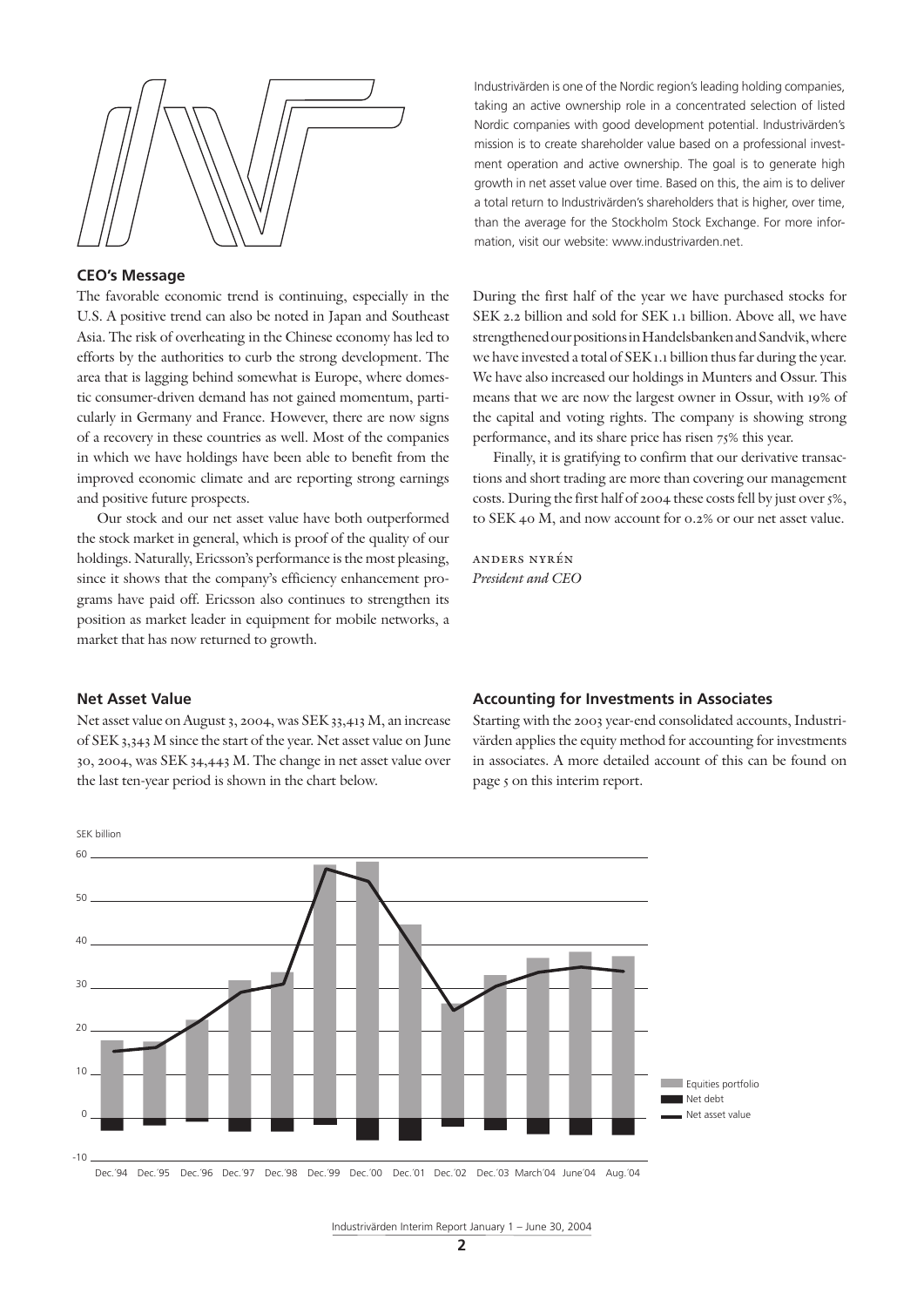## **Equities Portfolio1**

The market value of Industrivärden's equities portfolio on June 30, 2004, was SEK 38,318 M (SEK 32,890 M at the start of the year) and the surplus value was SEK 19,626 M (SEK 15,414 M at the start of the year). The market value on August 3, 2004, was SEK 37,302 M and the surplus value was SEK 18,614 M. Taking into account purchases and sales, the change in value was 11% since the start of the year. A detailed portfolio specification as per June 30, 2004, is provided on page 8.

|                |                      |               | Total           |                        | Average         |                       |               |
|----------------|----------------------|---------------|-----------------|------------------------|-----------------|-----------------------|---------------|
|                | As per June 30, 2004 |               | return, %       | annual total return, % |                 | As per August 3, 2004 |               |
|                |                      | Market value, |                 | Five years,            | Ten years,      |                       | Market value, |
| Company        | No. of shares        | SEK M         | Jan. 04-June 04 | June'99-June'04        | June'94-June'04 | No. of shares         | SEK M         |
|                |                      |               |                 |                        |                 |                       |               |
| Ericsson       | 372,000,000          | 8,593         | 73              | $-7$                   | 11              | 372,000,000           | 7,868         |
| Handelsbanken  | 56,709,800           | 8,563         | 6               | 8                      | 18              | 56,709,800            | 8,081         |
| Sandvik        | 23,534,600           | 6,048         | 8               | 16                     | 12              | 23,534,600            | 6,213         |
| <b>SCA</b>     | 19,971,360           | 5,771         |                 | 14                     | 11              | 19,971,360            | 5,627         |
| Skanska        | 33,191,756           | 2,199         | 9               | 8                      | 10              | 33,191,756            | 2,167         |
| Indutrade      |                      | 1,966         |                 |                        |                 |                       | 1,966         |
| SSAB           | 14,119,000           | 1,793         | 4               | 15                     | 11              | 14,119,000            | 1,927         |
| <b>Munters</b> | 3,219,350            | 608           | 11              | 21                     |                 | 3,219,350             | 621           |
| Ossur hf       | 60,000,000           | 429           | 58              |                        |                 | 60,000,000            | 485           |
| Isaberg Rapid  |                      | 318           |                 |                        |                 |                       | 318           |
| Others         |                      | 2,030         |                 |                        |                 |                       | 2,029         |
| <b>Total</b>   |                      | 38,318        | 17              |                        |                 |                       | 37,302        |
| Return index   |                      |               | 12              | 4                      | 12              |                       |               |

The total return indicated above for Ericsson in 2004 is a weighted average for Industrivärden's holding of Class A and B shares.

Of the shareholdings listed above, Munters and Ossur have been owned for less than five years, while Sandvik has been owned for less than ten years.

The valuation of the wholly owned subsidiaries Indutrade and Isaberg Rapid is explained in a definition on page 8.

*Ericsson* estimates that the global mobile systems market will show slight growth compared with 2003. In addition to this underlying growth, there will be an impact as telecom operators compensate for restrained investment in previous years. Ericsson's net sales in the first half of the year rose as a result of 3G rollouts, continued GSM capacity expansions and upgrades of existing systems. Income after financial items for the first six months of 2004 amounted to SEK 12 billion (-10) due to improved internal efficiency, higher volumes and a favorable product mix. Operating expenses measured on an annual basis have fallen by more than half compared with 2001 and are thus on target one quarter ahead of schedule. Fifty percent-owned Sony Ericsson, which anticipates further growth in the global mobile telephone market, continued its positive performance.

*Handelsbanken's* operating profit for the first quarter improved significantly due to an increase in revenue. Return on equity improved to 16.5%. Falling interest margins were compensated by higher credit volumes. Net commissions as well as net trading income increased mainly as a result of the positive trend in the stock market. Overheads were largely unchanged and loan losses remained at a low level. The interim report for the first half of 2004 will be released on August 17.

*Sandvik's* earnings after net financial items rose 25% for the first half of the year as a result of higher sales volumes, greater capacity utilization and the completion of rationalization measures. During the second quarter order bookings, invoicing and earnings after net financial items reached their highest levels ever for a single quarter. Operating profit improved for all three business areas. Activity increased in all major markets, especially North America.

*SCA* reported lower earnings after financial items for the first half of the year, mainly due to negative exchange rate fluctuations, which were partly compensated by higher volumes and the effect of company acquisitions. Consumer products continue to show a favorable trend in demand, with good volume growth for tissue. The European packaging market improved and is climbing steadily following a weak start to the year. Acquisitions in the first half of 2004 included the New Zealand company Carter Holt Harvey's tissue and fluff operations and the tissue operations of the Mexico-based company Copamex Tissues.

*Skanska's* income after financial items decreased in the first half of the year, mainly due to lower sales of completed properties by the Commercial Project Development unit. The company's largest business unit, Construction and Services, reports improved earnings. Order bookings remained stable and the order backlog has increased since the start of the year.

The wholly owned subsidiary *Indutrade*, which is one of the leading trading companies in the Nordic region, reported earnings after financial items of SEK 106 M (83) for the first half of 2004. Return on capital employed increased to 21%. Earnings improved in Sweden and Finland. Johnny Alvarsson was appointed as the company's new CEO and will take up his post in autumn 2004.

<sup>&</sup>lt;sup>1</sup> Pertains to the Parent Company's equities portfolio. Based on these holdings, derivative transactions are also conducted. Industrivärden also conducts short trading through the subsidiary Nordinvest, which had shareholdings with a market value of SEK 199 M at June 30, 2004.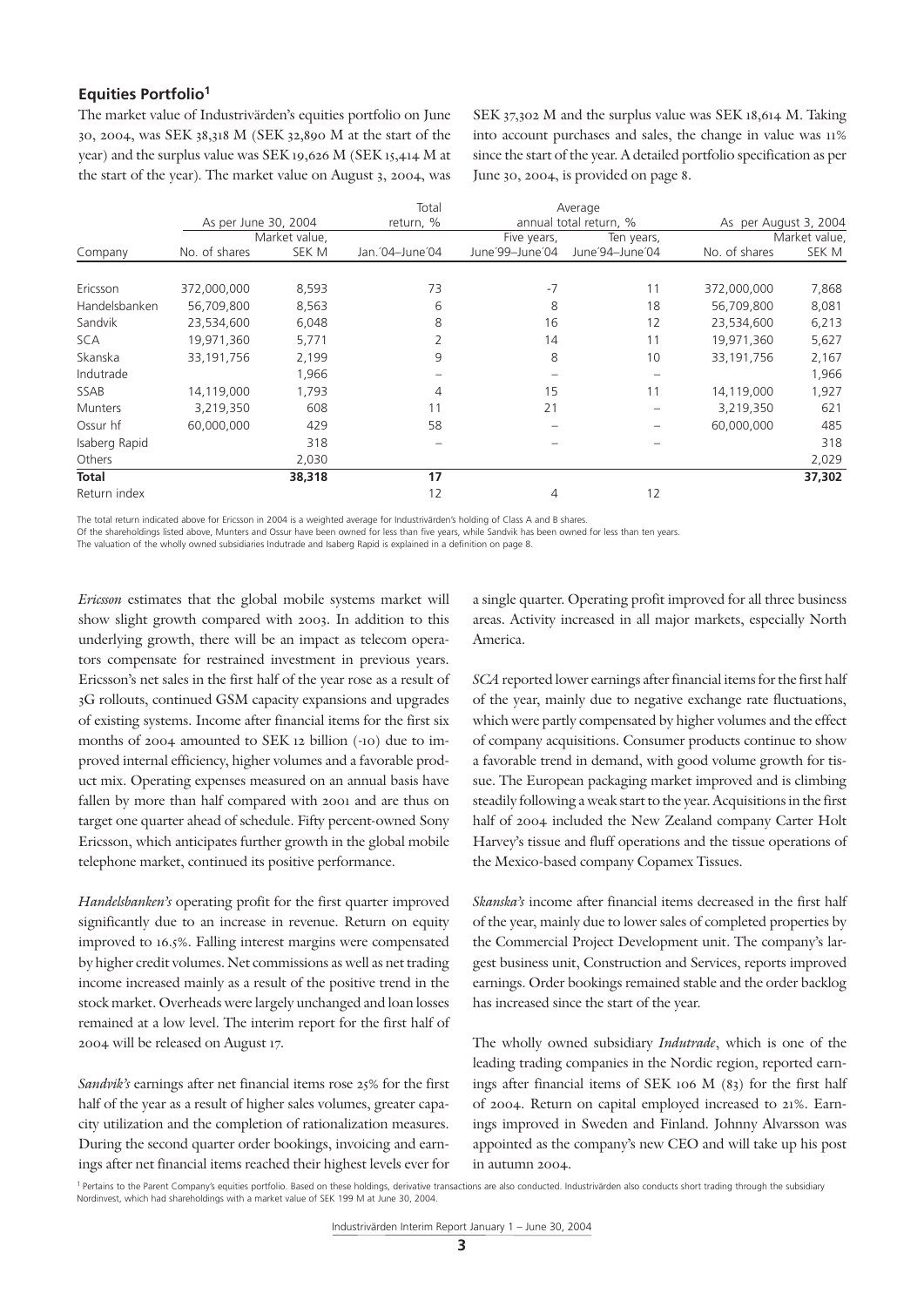*SSAB's* earnings after financial items more than doubled in the first half of 2004 due to higher volumes, a larger proportion of specialty steels and lower processing costs. Cash flow improved significantly. Deliveries of ultra high strength steel sheet and quenched steel rose by more than 30% and accounted for over 50% of deliveries in the steel operations. The six-month result was the second-best ever. Prices of both steel products and raw materials are expected to continue to rise in the second half of the year.

*Munters'* earnings after financial items declined slightly during the first quarter. Industrial demand improved, which had a positive effect on order intake. Most of the cost-cutting programs decided on in 2003 and 2004, totalling SEK 140 M, have been implemented. The interim report for the first half of 2004 will be released on August 16.

The wholly owned subsidiary *Isaberg Rapid*, which manufactures and markets staplers, reported earnings after financial items of SEK 8 M (26) for the first half of 2004.

*Ossur's* profit after financial items more than doubled in the first half of 2004, mainly due to good volume growth. The U.S. based orthotics company Generation II Group, which was acquired in 2003, developed well. A number of new products which are expected to provide additional volume growth were launched in the second quarter.

## **Equity Transactions During the Year**

During the second quarter of 2004, purchases of stocks totaled SEK 1,013 M and sales totaled SEK 735 M. Major purchases consisted of 1,726,600 Sandvik, 7,262,724 Ericsson B, 1,006,400 SSAB A and 725,000 Handelsbanken A. Major sales comprised 1,235,240 SCA B and 800,000 Pfizer Inc. Purchases and sales of listed stocks during the first half of 2004 are shown in the table below.

| <b>Purchases</b> | No.of shares | SEK M |
|------------------|--------------|-------|
|                  |              |       |
| Sandvik          | 2,367,100    | 572   |
| Handelsbanken A  | 3,957,900    | 565   |
| Ericsson B       | 22,960,724   | 511   |
| Volvo A          | 561,700      | 140   |
| SSAB A           | 1,006,400    | 129   |
| Other            |              | 255   |
| <b>Total</b>     |              | 2,172 |
| <b>Sales</b>     |              |       |
| SCA B            | 1,235,240    | 362   |
| Ericsson B       | 15,000,000   | 256   |
| Pfizer Inc.      | 800,000      | 208   |
| Other            |              | 248   |
| Total            |              | 1,074 |

After the end of the reporting period, from July 1 through August 3, 2004, stocks were purchased for a total of SEK 87 M and sold for SEK 93 M.

Earnings from equities and derivative transactions during the first half of 2004 totaled SEK 297 M, as shown in the table below.

| <b>Earnings from Parent Company's</b><br>equities transactions, SEK M | 2004<br>April-June | 2004<br>Jan.-June |  |
|-----------------------------------------------------------------------|--------------------|-------------------|--|
|                                                                       |                    |                   |  |
| Ericsson B                                                            |                    | 156               |  |
| SCA B                                                                 | 141                | 141               |  |
| Derivative transactions                                               | 31                 | 46                |  |
| Other                                                                 | $-19$              | -46               |  |
| <b>Total</b>                                                          | 153                | 297               |  |

Derivative transactions based on holdings in the equities portfolio generated a profit of SEK 46 M. In addition, short trading conducted in the subsidiary Nordinvest provided a further profit of SEK 15 M.

Earnings from equities and derivative transactions during the first half of 2004 for the Group, which includes the Parent Company and other portfolio management companies, were SEK 281 M.

## **Interest-Bearing Net Debt**

The Parent Company's net debt was SEK 3.6 billion on August 3, 2004, an increase of SEK 1.1 billion compared with the start of the year. The net debt-equity ratio was 9.6%. Net debt was SEK 3.6 billion on June 30, 2004, corresponding to a net debt-equity ratio of 9.3% (7.4% at the start of the year), as shown in the specification on page 7.

The Group's net debt increased by SEK 1.4 billion compared with the start of the year, to SEK 4.2 billion as per June 30, 2004.



## **Earnings**

The Parent Company's earnings after financial items amounted to SEK 1,256 M (787), including dividend income of SEK 1,031 M (844) and earnings of SEK 297 M (68) from equities and derivative transactions. Earnings also included SEK -40 M (-42) in management costs, a decline of just over 5%, SEK 48 M (-2) in other income and expenses, and net financial items of SEK -80 M (-81).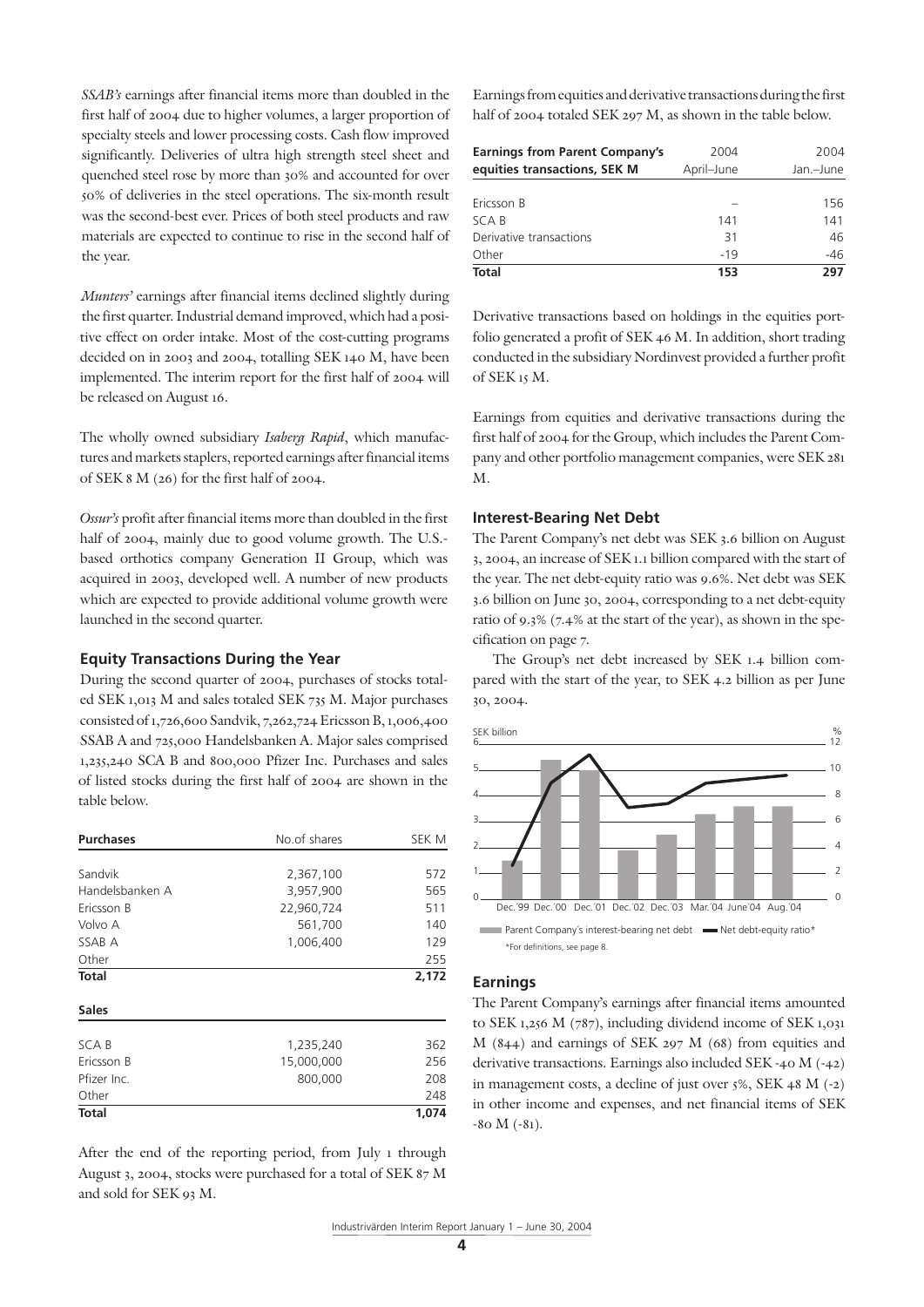Consolidated earnings from portfolio management amounted to SEK 1,307 M (929), and earnings from operating companies totaled SEK 125 M (114). After management costs and net financial items, earnings totaled SEK 1,302 M (918). Earnings after accounting for investments in associates and tax amounted to SEK 1,247 M (706).

## **Accounting Principles**

This interim report has been prepared in accordance with Swedish Financial Accounting Standards Council recommendation RR20 – Interim Financial Reporting.

To adapt its reporting to recommendation RR22 – Presentation of Financial Statements, starting with the 2003 year-end accounts, in its consolidated financial statements Industrivärden is applying the equity method of accounting for investments in associates. By an associate is meant a company in which the shareholding amounts to at least 20% of the number of votes. Industrivärden has ownership stakes in Ericsson, SCA and Skanska that correspond to at least 20% of the number of votes. Comparative figures for the first half year of 2003 have been changed to reflect application of the equity method.

To clarify Industrivärden's focus on investment activities, starting with the 2003 year-end accounts, the Parent Company's income statement and balance sheet are presented before the Group's.

Starting on January 1, 2004, recommendation RR29 – Employee Benefits, is applied. Application of the new recommendation has had only a marginal effect on the company's reported earnings and position. In other respects, this report has been prepared using the same accounting principles and calculation methods as in the 2003 Annual Report.

Stockholm, August 5, 2004

anders nyrén *President and CEO*

## **Auditors' Examination Report**

We have conducted a general examination of the interim report for AB Industrivärden (publ) for the period ended June 30, 2004, in accordance with the recommendation issued by FAR (the Swedish Institute of Authorized Public Accountants).

A general examination is limited to discussion with the Company's employees and to an analytical examination of financial information and thus provides a lesser degree of certainty than an audit. We have not performed an audit of this interim report and thus have not issued an audit opinion.

Nothing has come to our attention that indicates that the interim report does not fulfill the requirements for interim reports as prescribed in the Swedish Securities and Clearing Operations Act and the Swedish Annual Accounts Act.

Stockholm, August 5, 2004

Öhrlings PricewaterhouseCoopers AB ingvar pramhäll *Authorized Public Accountant*

## **Further Information**

Anders Nyrén, President and CEO, tel. +46 8 666 64 00 Carl-Olof By, Executive Vice President and CFO, tel. +46 8 666 64 00 Sverker Sivall, IR, tel. +46 8 666 64 19 Industrivärden's complete contact information, see page 11.

## **Financial Calendar**

The interim report for the period Jan.–Sept. will be released on October 29, 2004.

The year-end report for 2004 will be released on February 17, 2005.

The 2004 Annual Report will be published in mid-March 2005.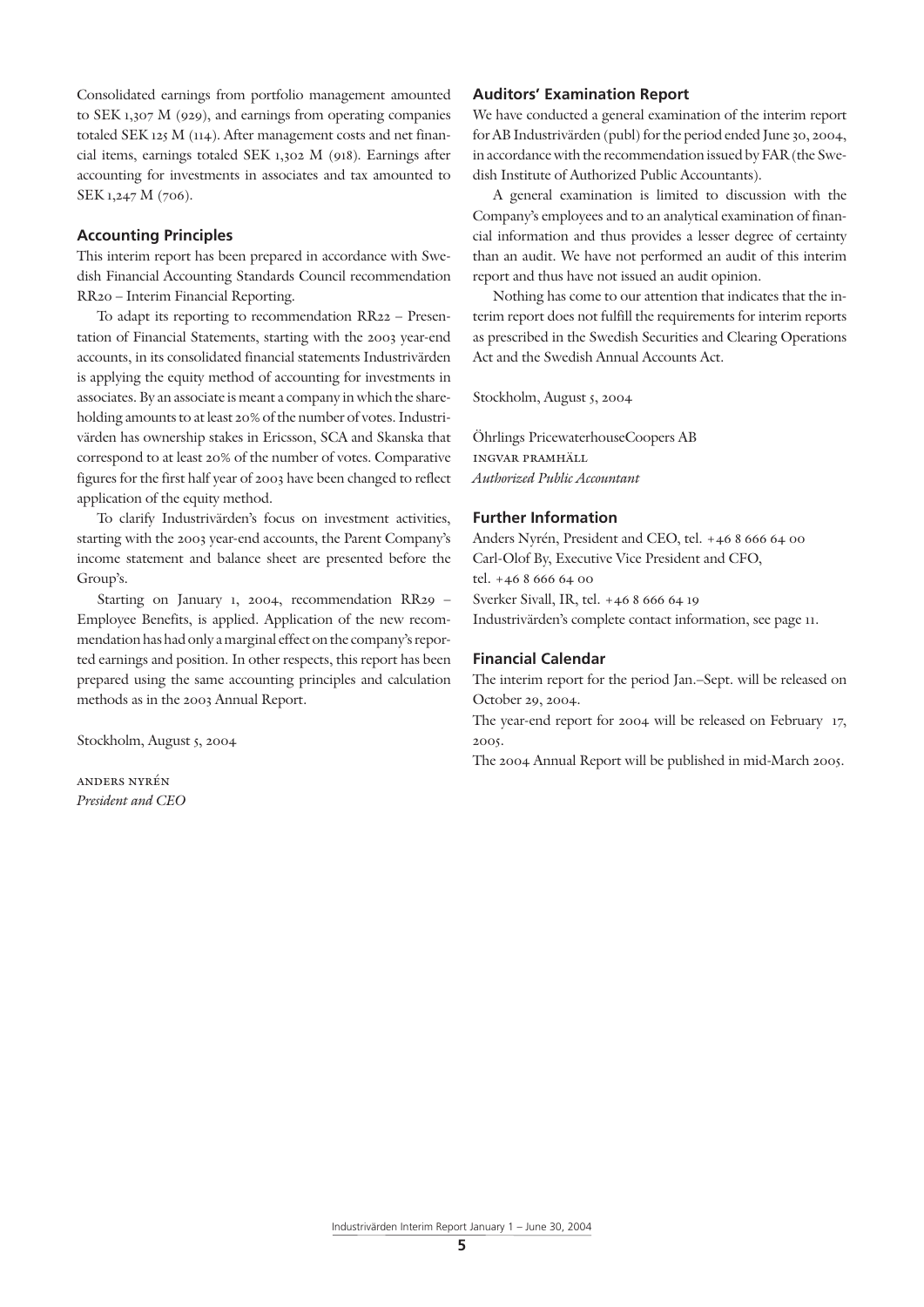# **Parent Company Income Statement**

| SEK M                                 | 2004<br>April-June | 2003<br>April-June | 2004<br>Jan.-June | 2003<br>Jan.-June | 2003<br>Jan.-Dec. |
|---------------------------------------|--------------------|--------------------|-------------------|-------------------|-------------------|
| Portfolio management                  |                    |                    |                   |                   |                   |
| Dividend income from stocks           | 1,028              | 841                | 1,031             | 844               | 849               |
| Earnings from equities transactions   | 122                | 5                  | 251               | $-2$              | $-1,511$          |
| Earnings from derivative transactions | 31                 | 71                 | 46                | 70                | 101               |
| Other income and expenses             | 48 <sup>2</sup>    | $-2$               | 48 <sup>2</sup>   | $-2$              | $-2$              |
| Earnings from portfolio management    | 1,229              | 915                | 1,376             | 910               | $-563$            |
| <b>Management costs</b>               | -19                | $-20$              | -40               | $-42$             | -80               |
| <b>Operating earnings</b>             | 1,210              | 895                | 1,336             | 868               | $-643$            |
| Interest income                       | 1                  | 6                  | 3                 | 28                | 32                |
| Interest expenses                     | $-45$              | -50                | -83               | $-107$            | $-266$            |
| Other financial items                 | $-2$               |                    | $\Omega$          | $-2$              | $-10$             |
| <b>Earnings after financial items</b> | 1,164              | 852                | 1,256             | 787               | -887              |
| Tax                                   |                    |                    |                   |                   | $-165$            |
| Net earnings for the period           | 1,164              | 852                | 1,256             | 787               | $-1,052$          |

# **Parent Company Balance Sheet**

| SEK M                                                 | 6/30/2004 | 6/30/2003 | 12/31/2003 |
|-------------------------------------------------------|-----------|-----------|------------|
| Equities*                                             | 18,140    | 18,785    | 16,799     |
| Other financial fixed assets                          | 3         | 10        | 3          |
| Other current assets                                  | 335       | 202       | 87         |
| Cash and cash equivalents                             | 79        | 436       | 410        |
| <b>Total assets</b>                                   | 18,557    | 19,433    | 17,299     |
|                                                       |           |           |            |
| Shareholders' equity                                  | 14,124    | 15,769    | 13,930     |
| Provisions                                            | 47        | 48        | 49         |
| Long-term interest-bearing liabilities                | 2,257     | 2,215     | 2,215      |
| Current noninterest-bearing liabilities               | 325       | 190       | 379        |
| Current interest-bearing liabilities                  | 1,804     | 1,211     | 726        |
| Total shareholders' equity and liabilities            | 18,557    | 19,433    | 17,299     |
| *Market value of shares, according to table on page 8 | 38,318    | 28,517    | 32,890     |
| Change during the period, %                           | 17        | 8         | 25         |

# **Change in Parent Company's Shareholders' Equity**

|                             |         |               |           | Unrestricted | Total                       |
|-----------------------------|---------|---------------|-----------|--------------|-----------------------------|
|                             | Capital | Share premium | Statutory |              | shareholders' shareholders' |
| SEK M                       | stock   | reserve       | reserve   | equity       | equity                      |
| Amount at December 31, 2003 | 966     | 342           | 720       | 11,902       | 13,930                      |
| Dividend to shareholders    |         |               |           | $-1.062$     | $-1,062$                    |
| Net earnings for the period |         |               |           | 1.256        | 1,256                       |
| Amount at June 30, 2004     | 966     | 342           | 720       | 12,096       | 14,124                      |
| Amount at December 31, 2002 | 966     | 342           | 720       | 13,567       | 15,595                      |
| Dividend to shareholders    |         |               |           | $-1,120$     | $-1.120$                    |
| Merger profit               |         |               |           | 507          | 507                         |
| Net earnings for the period |         |               |           | 787          | 787                         |
| Amount at June 30, 2003     | 966     | 342           | 720       | 13,741       | 15.769                      |

2 Includes repaid shareholder´s contribution of SEK 50 M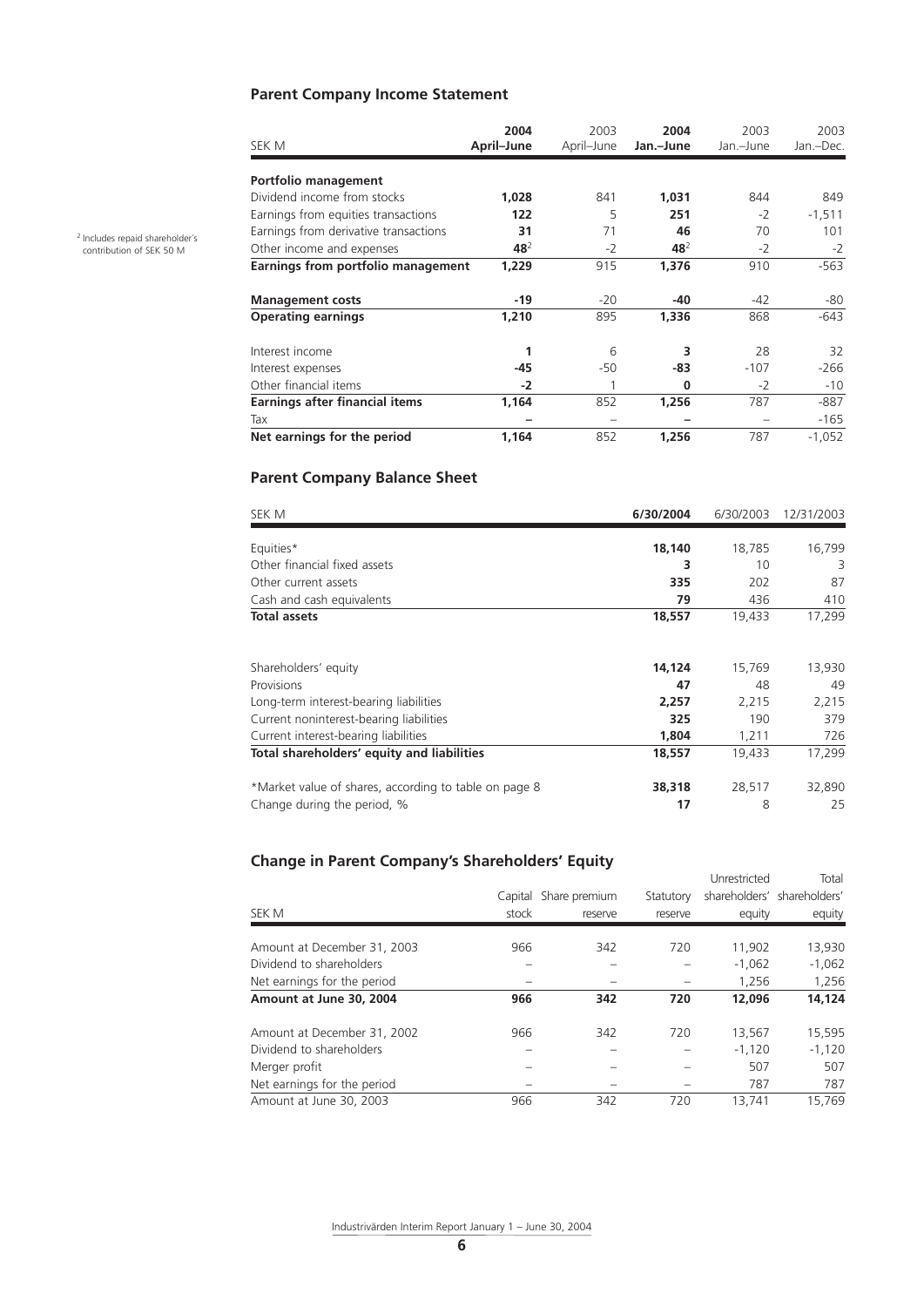# **Parent Company Statement of Cash Flows**

|                                                | 2004      | 2003      | 2003      |
|------------------------------------------------|-----------|-----------|-----------|
| SEK M                                          | Jan.-June | Jan.-June | Jan.-Dec. |
| <b>OPERATING ACTIVITIES</b>                    |           |           |           |
| Dividend income from stocks                    | 997       | 844       | 849       |
| Cash flow from changes in working capital      |           | $-10$     | $-7$      |
| Management costs paid                          | $-42$     | $-40$     | $-75$     |
| Financial items, net                           | $-97$     | $-97$     | $-208$    |
| <b>CASH FLOW FROM OPERATING ACTIVITIES</b>     | 858       | 697       | 559       |
| <b>INVESTING ACTIVITIES</b>                    |           |           |           |
| Net purchase/sale of listed stocks             | $-1.098$  | $-554$    | -79       |
| Net purchase/sale of equity derivatives        | 46        | 58        | 68        |
| Net purchase/sale of other stocks              | 6         | 563       | 576       |
| <b>CASH FLOW FROM INVESTING ACTIVITIES</b>     | $-1.046$  | 67        | 565       |
| <b>FINANCING ACTIVITIES</b>                    |           |           |           |
| Loans raised and amortization of debt          | 924       | $-1,022$  | $-1,493$  |
| Change in financing of subsidiaries            | $-55$     | 92        | 177       |
| Dividend paid out                              | $-1.062$  | $-1,120$  | $-1,120$  |
| Payment of shareholder contribution            | 50        | $-103$    | $-103$    |
| <b>CASH FLOW FROM FINANCING ACTIVITIES</b>     | $-143$    | $-2,153$  | $-2,539$  |
| <b>NET CASH FLOW FOR THE PERIOD</b>            | $-331$    | $-1,389$  | $-1,415$  |
| Cash and cash equivalents at beginning of year | 410       | 1,825     | 1,825     |
| CASH AND CASH EQUIVALENTS AT END OF PERIOD     | 79        | 436       | 410       |

## **Change in interest-bearing net debt**

| SEK M                                  | June 30<br>2004 | Cash flow | Change<br>in loans | Other<br>changes | Dec. 31<br>2003 |
|----------------------------------------|-----------------|-----------|--------------------|------------------|-----------------|
|                                        |                 |           |                    |                  |                 |
| Cash and cash equivalents              | 79              | $-331$    |                    |                  | 410             |
| Interest-bearing receivables           | 329             |           | 251                |                  | 78              |
| Long-term interest-bearing liabilities | 2,257           |           | 42                 |                  | 2,215           |
| Current interest-bearing liabilities   | 1.804           |           | 1,078              |                  | 726             |
| Interest-bearing pension provisions    | 47              |           |                    | $-2$             | 49              |
| Interest-bearing net debt              | 3,700           | 331       | 869                | $-2$             | 2,502           |
| Less: liabilities to subsidiaries      | $-141$          |           | $-91$              |                  | $-50$           |
| Net interest-bearing liabilities       | 3,559           | 331       | 778                | $-2$             | 2,452           |
| Market value of equities portfolio     | 38,318          |           |                    |                  | 32,890          |
| Net debt-equity ratio, %               | 9.3             |           |                    |                  | 7.4             |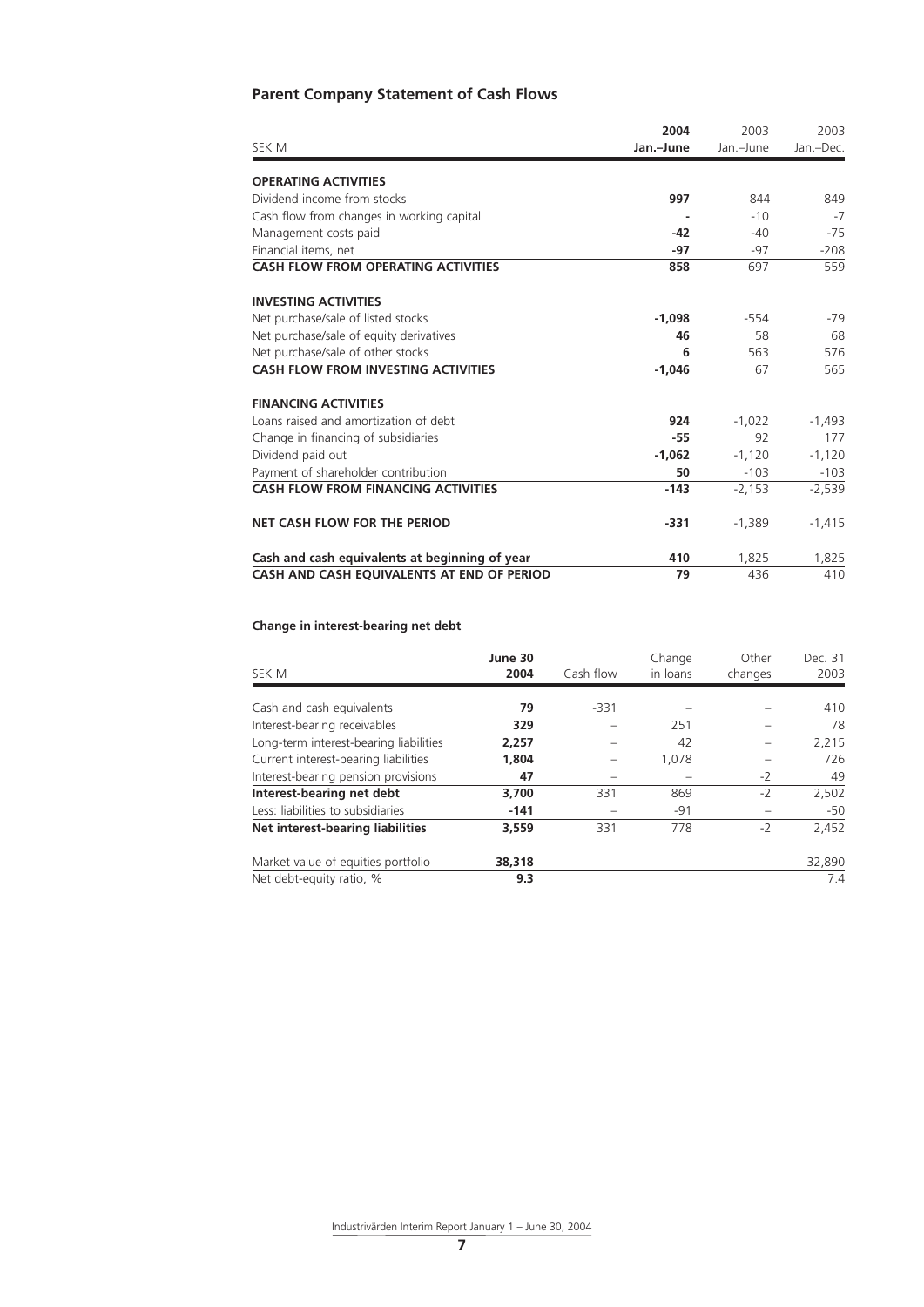## **Equities Portfolio as per June 30, 2004**

| Company         | No. of shares | Market value<br>SEK M | SEK per share | % of<br>portfolio value | % of capital<br>in company | % of votes<br>in company |
|-----------------|---------------|-----------------------|---------------|-------------------------|----------------------------|--------------------------|
| Ericsson A      | 186,000,000   |                       |               |                         |                            |                          |
| Ericsson B      | 186,000,000   | 8,593                 | 45            | 23                      | 2.3                        | 27.7                     |
| Handelsbanken A | 56,709,800    | 8,563                 | 44            | 22                      | 8.2                        | 8.7                      |
| Sandvik         | 23,534,600    | 6,048                 | 31            | 16                      | 8.9                        | 8.9                      |
| SCA A           | 16,982,000    |                       | 30            | 15                      |                            |                          |
| <b>SCAB</b>     | 2,989,360     | 5,771                 |               |                         | 8.5                        | 28.8                     |
| Skanska A       | 17,302,756    | 2,199                 | 11            | 6                       | 7.9                        | 27.2                     |
| Skanska B       | 15,889,000    |                       |               |                         |                            |                          |
| Indutrade       |               | 1,966                 | 10            | 5                       | 100.0                      | 100.0                    |
| SSAB A          | 14,119,000    | 1,793                 | 9             | 4                       | 14.0                       | 18.3                     |
| Scania A        | 2,006,000     | 662                   | 4             | 2                       | 1.3                        | 1.9                      |
| Scania B        | 600,900       |                       |               |                         |                            |                          |
| Munters         | 3,219,350     | 608                   | 3             | $\overline{2}$          | 12.9                       | 12.9                     |
| Volvo A         | 1,821,700     | 580                   | 3             |                         | 0.5                        | 1.1                      |
| Volvo B         | 456,600       |                       |               |                         |                            |                          |
| Ossur hf        | 60,000,000    | 429                   | 2             |                         | 18.8                       | 18.8                     |
| Isaberg Rapid   |               | 318                   | 2             |                         | 100.0                      | 100.0                    |
| Pfizer Inc.     | 1,217,500     | 314                   | 2             |                         | 0.0                        | 0.0                      |
| Others          |               | 474                   | 2             |                         |                            |                          |
| <b>Total</b>    |               | 38,318                | 198           | 100                     |                            |                          |

Valuation of the wholly owned subsidiaries is provided in the definition below.

## **Definitions**

#### **Interest-bearing net debt**

Interest-bearing liabilities and pension provisions less cash and cash equivalents and interest-bearing receivables.

#### **Market value of equities portfolio**

The market value of the equities portfolio is defined as the market value of the listed portfolio and the estimated value of the operating subsidiaries Indutrade and Isaberg Rapid (according to a P/E multiple of 13 based on forecast earnings for 2004), and shareholders' equity for other shareholdings.

#### **Net asset value**

The market value of the Parent Company's equities portfolio less net debt.

#### **Net asset value including reinvested dividends**

The development of net asset value including reinvested dividends after tax, recalculated taking into account the development of the listed portfolio. This gives a measure of how net asset value would have developed if Industrivärden had not paid any dividends and thereby had taxable earnings, since dividends rendered are taxdeductible.

#### **Net debt**

Net debt is defined as the Parent Company's interest-bearing net debt and noninterest-bearing liabilities less noninterest-bearing receivables.

#### **Net debt-equity ratio**

The Parent Company's interest-bearing net debt, adjusted for liabilities to subsidiaries, in relation to the market value of the Parent Company's equities portfolio.

#### **Total return**

Price trend (SAX) plus reinvested dividends.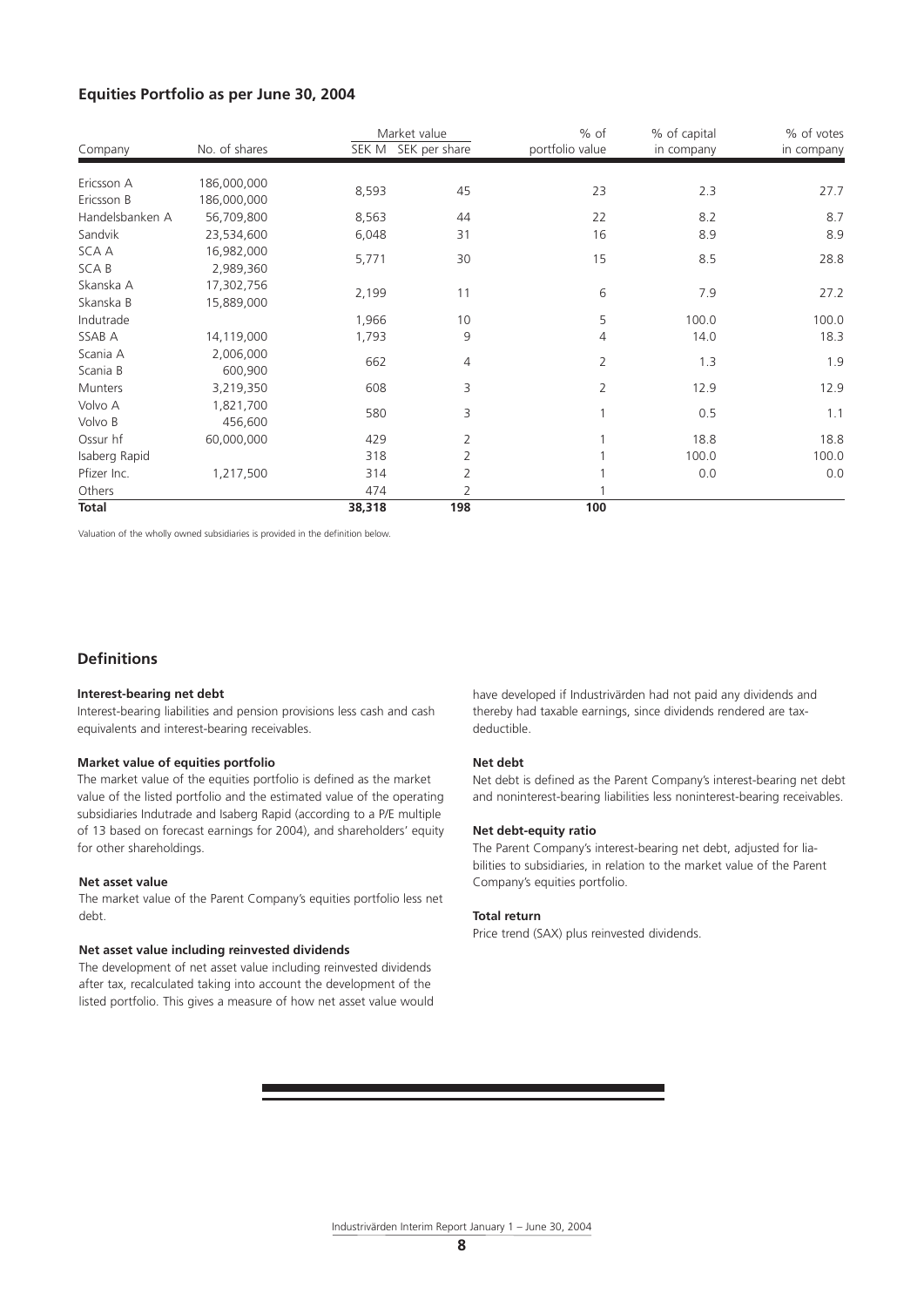# **Industrivärden Consolidated Income Statement**

|                                                                                           | 2004           | 2003       | 2004      | 2003         | 2003         |
|-------------------------------------------------------------------------------------------|----------------|------------|-----------|--------------|--------------|
| SEK M                                                                                     | April-June     | April-June | Jan.-June | Jan.-June    | Jan.-Dec.    |
| Portfolio management                                                                      |                |            |           |              |              |
| Dividend income from stocks                                                               | 1,032          | 842        | 1,035     | 845          | 850          |
| Earnings from equities transactions                                                       | 101            | 10         | 235       | 16           | $-1,486$     |
| Earnings from derivative transactions                                                     | 31             | 71         | 46        | 70           | 101          |
| Other income and expenses                                                                 | -8             | 1          | -9        | $-2$         | -3           |
| Earnings from portfolio management                                                        | 1,156          | 924        | 1,307     | 929          | $-538$       |
|                                                                                           |                |            |           |              |              |
| <b>Operating companies</b>                                                                |                |            |           |              |              |
| Net sales                                                                                 | 1,122          | 1,019      | 2,188     | 2,014        | 4,075        |
| Cost of goods sold                                                                        | -746           | $-676$     | $-1,465$  | $-1,325$     | $-2,695$     |
| Development costs                                                                         | $-10$          | $-10$      | $-18$     | $-19$        | $-33$        |
| Selling costs                                                                             | $-223$         | $-215$     | $-450$    | $-430$       | $-856$       |
| Administrative costs                                                                      | -68            | -65        | $-131$    | $-129$       | $-246$       |
| Other operating income and expenses                                                       | -1             | 2          | 1         | 3            | $-1$         |
| <b>Earnings from operating companies</b>                                                  | 74             | 55         | 125       | 114          | 244          |
| <b>Management costs</b>                                                                   | -19            | $-20$      | -40       | -42          | -80          |
| <b>Operating earnings</b>                                                                 | 1,211          | 959        | 1,392     | 1,001        | $-374$       |
|                                                                                           |                |            |           |              |              |
| Interest income                                                                           | $\overline{2}$ | 6          | 5         | 25<br>$-114$ | 33<br>$-286$ |
| Interest expenses<br>Other financial items                                                | -51<br>-3      | $-55$<br>4 | -95<br>0  | 6            | 4            |
| <b>Earnings after financial items</b>                                                     | 1,159          | 914        | 1,302     | 918          | $-623$       |
|                                                                                           |                |            |           |              |              |
| Result of associate accounting*                                                           | $-173$         | $-166$     | -9        | $-172$       | 9            |
| Tax                                                                                       | -29            | $-20$      | -46       | $-40$        | $-253$       |
| Minority share in net earnings for the period                                             |                | 0          |           | 0            |              |
| Net earnings for the period                                                               | 957            | 728        | 1,247     | 706          | $-867$       |
|                                                                                           |                |            |           |              |              |
| *Adjustments pertaining to the equity method<br>Dividend income from associated companies | -323           | -249       | -323      | $-249$       | -249         |
| Share in associated companies' earnings                                                   | 333            | 143        | 542       | 151          | 497          |
| Adjustment of acquisition value pertaining to                                             |                |            |           |              |              |
| divested associated companies                                                             | -56            | $-1$       | $-21$     | -1           | 0            |
|                                                                                           | $-127$         | $-59$      | $-207$    | $-73$        | $-239$       |
| Tax pertaining to associated companies<br><b>Result of associate accounting</b>           | $-173$         | $-166$     | -9        | $-172$       | 9            |
|                                                                                           |                |            |           |              |              |
| Depreciation included in operating earnings                                               | 34             | 34         | 68        | 68           | 135          |
| Earnings per share, SEK <sup>3</sup>                                                      | 4.96           | 3.77       | 6.46      | 3.66         | -4.49        |
|                                                                                           |                |            |           |              |              |
| <b>Breakdown by business unit</b>                                                         |                |            |           |              |              |
| Net sales                                                                                 |                |            |           |              |              |
| Indutrade                                                                                 | 903            | 817        | 1,744     | 1,562        | 3,197        |
| Isaberg Rapid                                                                             | 219            | 201        | 444       | 451          | 877          |
| Other, net                                                                                | 0              | 1          | 0         | $\mathbf{1}$ | 1            |
| <b>Total, operating companies</b>                                                         | 1,122          | 1,019      | 2,188     | 2,014        | 4,075        |
| <b>Earnings after financial items</b>                                                     |                |            |           |              |              |
| Portfolio management <sup>4</sup>                                                         | 1,091          | 864        | 1,188     | 811          | -849         |
|                                                                                           |                |            |           |              |              |
| Indutrade                                                                                 | 64             | 51         | 106       | 83           | 182          |
| Isaberg Rapid                                                                             | 4              | 2          | 8         | 26           | 49           |
| Other, net<br><b>Total operating companies</b>                                            | 0<br>68        | $-3$<br>50 | 0<br>114  | $-2$<br>107  | $-5$<br>226  |
| Group                                                                                     | 1,159          | 914        | 1,302     | 918          | $-623$       |
|                                                                                           |                |            |           |              |              |

3 Earnings for the period divided by 193,135,612 shares.

4 Parent Company and other portfolio management companies.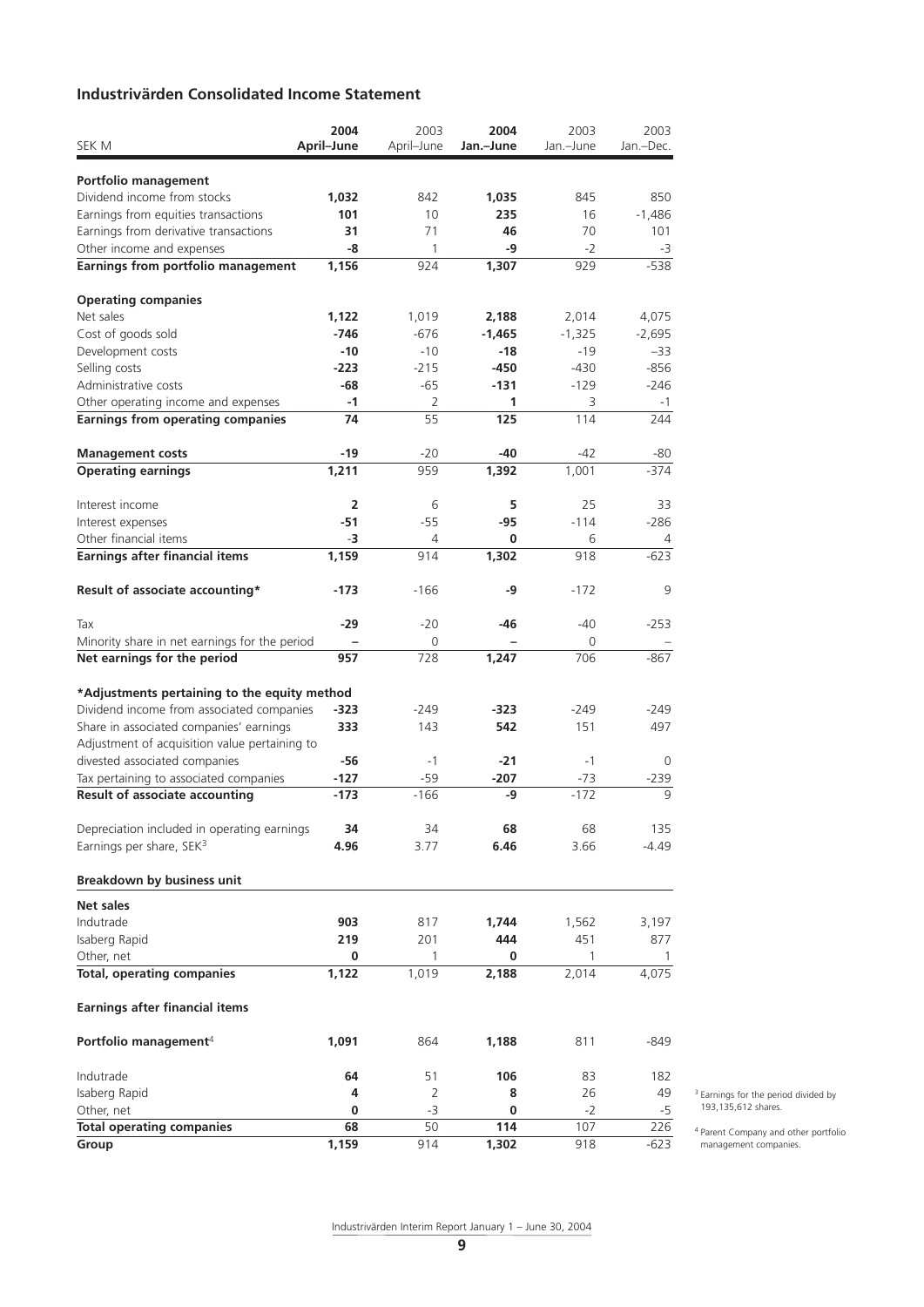# **Industrivärden Consolidated Balance Sheet**

| SEK M                                      | 6/30/2004 | 6/30/2003 | 12/31/2003 |
|--------------------------------------------|-----------|-----------|------------|
|                                            |           |           |            |
| Intangible fixed assets                    | 243       | 281       | 259        |
| Tangible fixed assets                      | 512       | 542       | 532        |
| Equities                                   | 11,548    | 12,988    | 10,403     |
| Shares in associated companies             | 7,931     | 7,046     | 7,720      |
| Other financial fixed assets               | 23        | 25        | 13         |
| Inventories                                | 746       | 781       | 734        |
| Accounts receivable, trade                 | 707       | 684       | 627        |
| Other current assets                       | 511       | 117       | 104        |
| Cash and cash equivalents                  | 250       | 737       | 683        |
| <b>Total assets</b>                        | 22,471    | 23,201    | 21,075     |
| Shareholders' equity                       | 16,633    | 18,086    | 16,413     |
| Minority shares                            |           |           |            |
| Provisions                                 | 262       | 249       | 244        |
| Long-term noninterest-bearing liabilities  |           | 6         |            |
| Long-term interest-bearing liabilities     | 2,587     | 2,452     | 2,632      |
| Current noninterest-bearing liabilities    | 1,060     | 940       | 1,058      |
| Current interest-bearing liabilities       | 1,929     | 1,467     | 728        |
| Total shareholders' equity and liabilities | 22,471    | 23,201    | 21,075     |

# **Change in Consolidated Shareholders' Equity**

|                                           | Capital | Restricted | Equity<br>method | Unrestricted | Total share-<br>holders' |
|-------------------------------------------|---------|------------|------------------|--------------|--------------------------|
| SEK M                                     | stock   | reserves   | reserve          | reserves     | equity                   |
| Shareholders' equity according to adopted |         |            |                  |              |                          |
| balance sheet at December 31, 2003        | 966     | 1,275      | 3,109            | 11,063       | 16,413                   |
| Effect of new accounting principles       |         |            |                  | $-17$        | $-17$                    |
| Opening shareholders' equity according    |         |            |                  |              |                          |
| to adjusted balance sheet                 | 966     | 1,275      | 3,109            | 11,046       | 16,396                   |
| Dividend to shareholders                  |         |            |                  | $-1,062$     | $-1,062$                 |
| Transfers between unrestricted and        |         |            |                  |              |                          |
| restricted shareholders' equity           |         | $\Omega$   |                  | 0            |                          |
| Translation differences                   |         | $\Omega$   |                  | $\Omega$     | $\Omega$                 |
| Effect of associated companies on         |         |            |                  |              |                          |
| earnings for the period                   |         |            |                  | 9            | 9                        |
| Provision to equity method reserve        |         |            | $-68$            | 111          | 43                       |
| Net earnings for the period               |         |            |                  | 1,247        | 1,247                    |
| Amount at June 30, 2004                   | 966     | 1,275      | 3,041            | 11,351       | 16,633                   |
|                                           |         |            |                  |              |                          |
| Shareholders' equity according to adopted |         |            |                  |              |                          |
| balance sheet at December 31, 2002        | 966     | 1,265      |                  | 14,408       | 16,639                   |
| Effect of new accounting principles       |         |            | 2,961            | $-871$       | 2,090                    |
| Opening shareholders' equity according    |         |            |                  |              |                          |
| to adjusted balance sheet                 | 966     | 1,265      | 2,961            | 13,537       | 18,729                   |
| Dividend to shareholders                  |         |            |                  | $-1,120$     | $-1,120$                 |
| Transfers between unrestricted and        |         |            |                  |              |                          |
| restricted shareholders' equity           |         | $-2$       |                  | 2            |                          |
| <b>Translation differences</b>            |         | $\Omega$   |                  | $-3$         | $-3$                     |
| Effect of associated companies on         |         |            |                  |              |                          |
| earnings for the period                   |         |            |                  | 172          | 172                      |
| Provision to equity method reserve        |         |            | 80               | $-478$       | $-398$                   |
| Net earnings for the period               |         |            |                  | 706          | 706                      |
| Amount at June 30, 2003                   | 966     | 1,263      | 3,041            | 12,816       | 18,086                   |